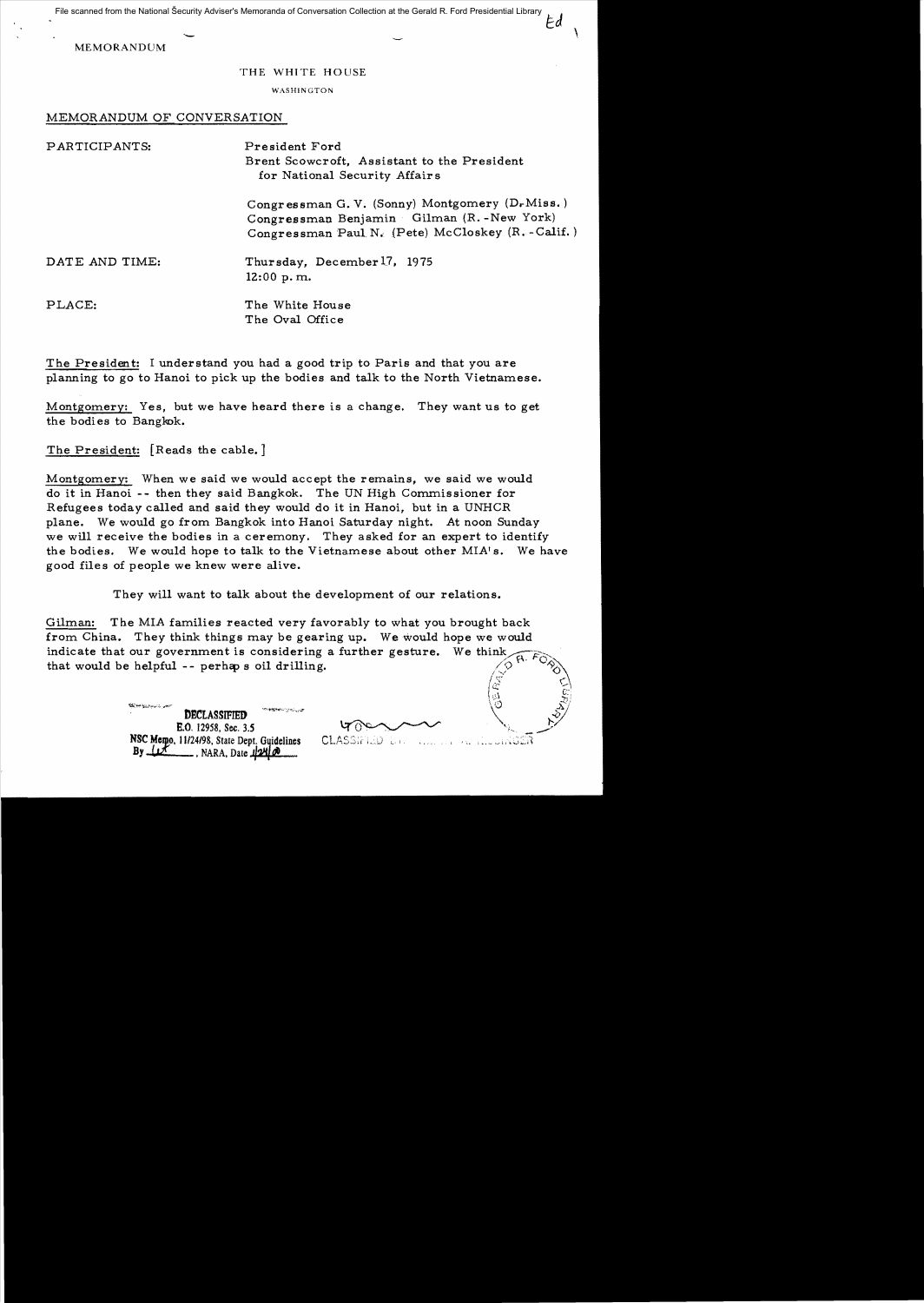The President: I would remind them of my Hawaii speech [Dec. 71. we will look to the future. But I think we need to see that they deliver -if they do it as a gesture. But I don't think I can say ahead of time that we will open up on oil, trade or something. Let's get some performance. We know their performance heretofore has been damned little.

McCloskey: I told Brent I would be the hardliner. There are two points: Our committee ends in September, so we are in a bigger hurry than State.

Montgomery: We will wrap it up in a report. It may be a sad one, but we will try to ease it off.

McCloskey: They clearly know the difference between words and actions. I told them I wculd try to get the trade embargo lifted. They released the nine Americans last October. They said they would return the three, the two Marines, and search for MIA's. I think that our success will depend on simultaneity. I know State is pr eparing a list. I would like you to announce beforehand - - a strong step - - that if they do what they promise you will lift the embargo. There is a Bingham bill to do it, but I think it should be your initiative, not the Congresses. Brent is worried about the political effect, but I think it would be a good decision now.

The President: Without seeing the NSC list, I would think oil might be more beneficial.

Gilman: I heartily agree. They have been probing oil companies and I think this is the right move. I think it is our move.

The President: My quick reaction is that you go over and get the bodies, get a promise of what they will do and what quid pro quo they want.

McCloskey: Could you make some sort of statement between now and Saturday?

The President: I would want to think of that.

Scowcroft: Why can't you refer to the Hawaii speech and say the President stands behind it? We want to start a new relationship, not on the basis of suspicion.

The President: Tell them to forget performance; start from scratch. "You don't have any performance either." Let them show what they will do; then we can act.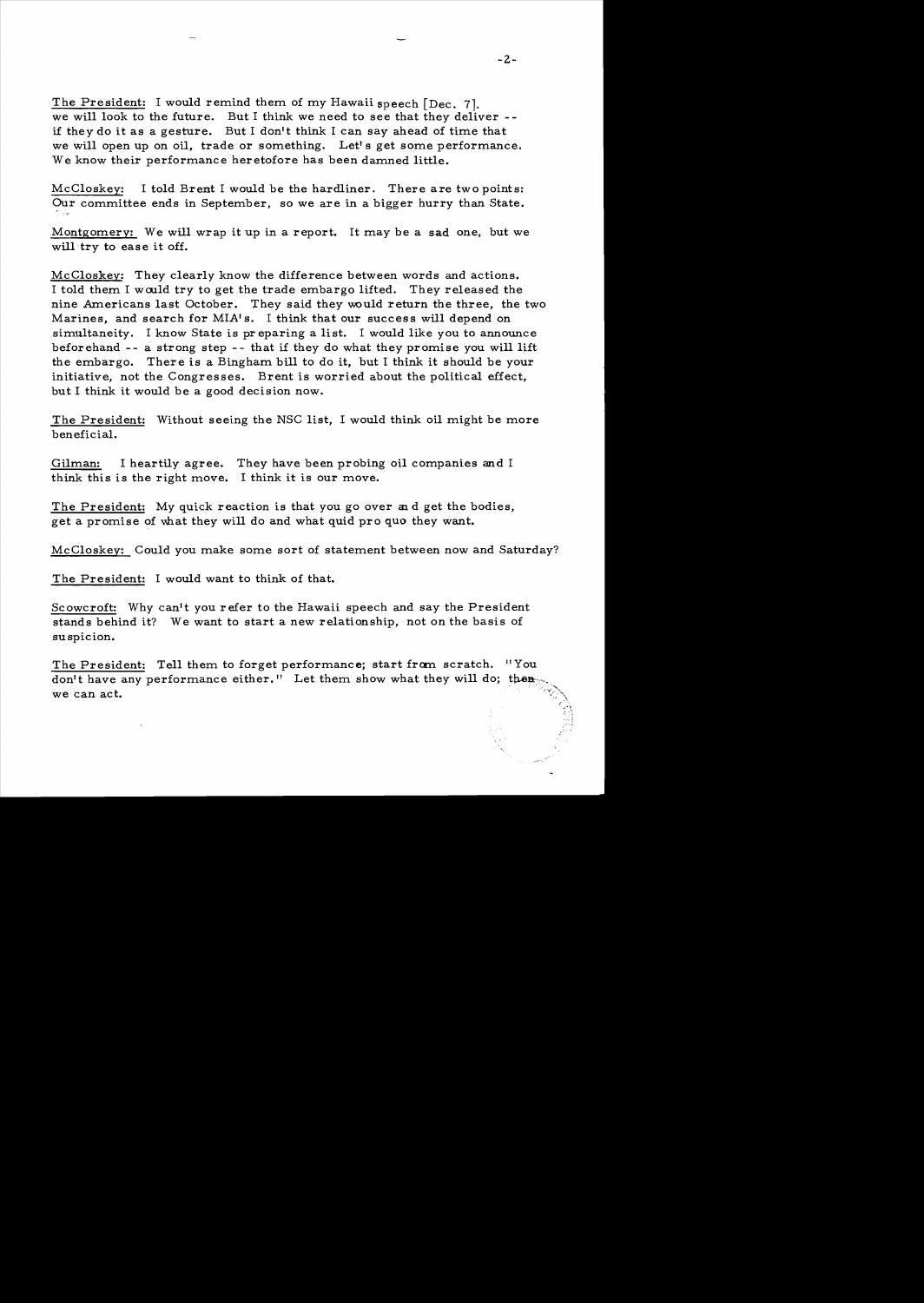Montgomery: I don't have any trouble with what you are saying. Your Hawaii speech was right on track. Pete would like to offer something, but if we could tell them you are favorably disposed.

We are hoping to get an aircraft to get us out there.

Gilman: The North Vietnamese Ambassador said if their actions remain unilateral and we don't reciprocate, they would have a problem with their public opinion.

The President: How many sites did you say you had?

Montgomery: When we narrow it down we will have only about 14-15 good alive cases, and maybe 250 bodies.

McCloskey: We could perhaps get 100-200 bodies they have buried.

Gilman: Kissinger left 80 case files out there in 173. If we could just get information on cases like that.

The President: I hope you will shoot down the Fat Man. Grivas is the name. He is a fraud and a crook. [Described the cases].

Montgomery: We will have a problem with some of the families, but I think most of them will accept it if we do a good job. Some of them get edgy when we say North Vietnam says it has no more prisoners, but we can handle them. Your China trip helps, because some of the families think they may have marc hed them over into China.

McCloskev: We have to be more friendly than you, to get results. I hope if we get something you could respond quickly.

The President: I will be here after 30 December. Let me think out loud. Maybe I could give you a letter.

Montgomery: That would be great.

The President: Or I will call you. When do you leave?

Montgomery: Thur sday night at the latest.

Gilman: Can we say when we are talking to them that there is interest in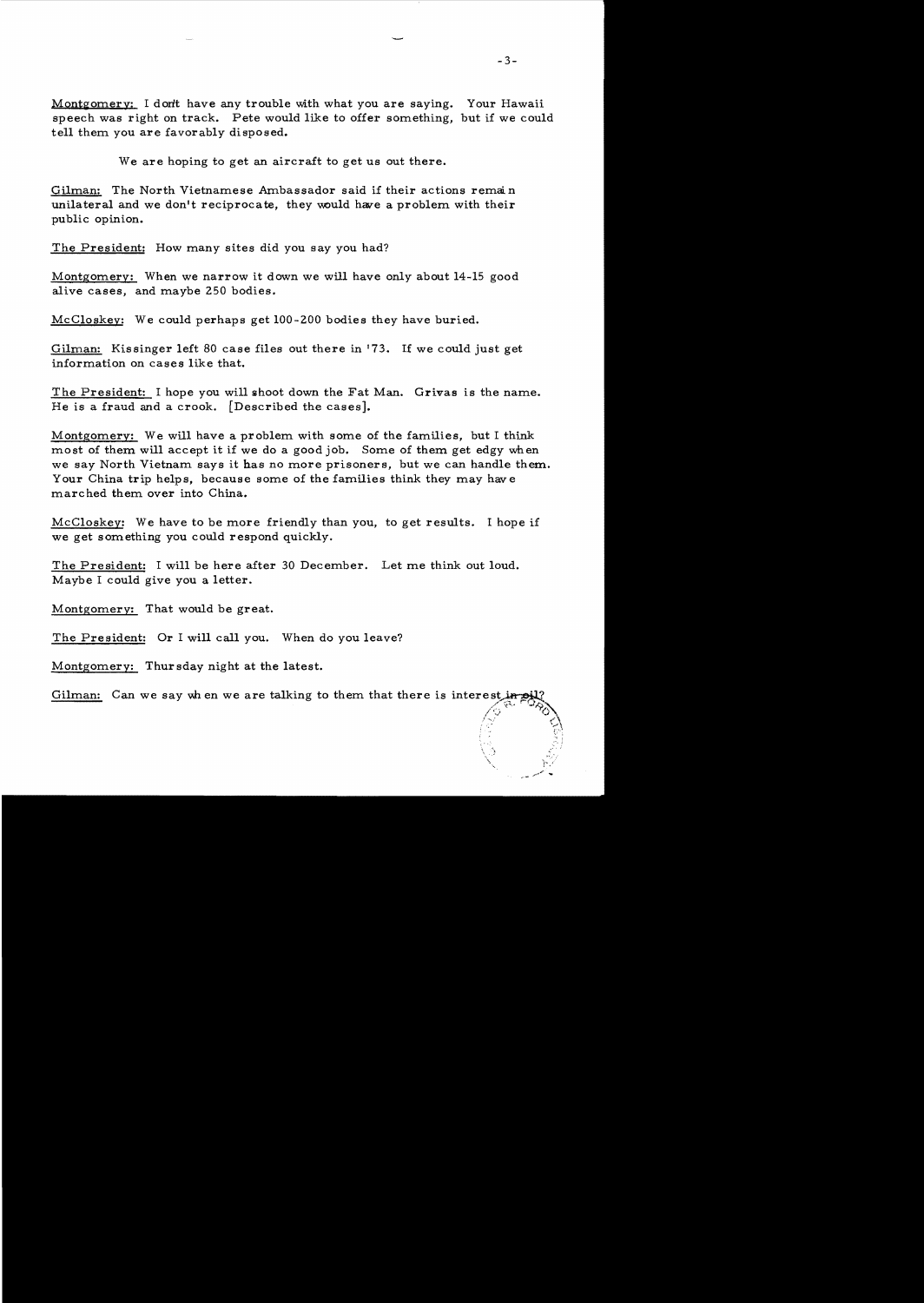The President: I would like to think about that and see the NSC list of things we could do.

Montgomery: I think the Vietnam thing has quieted down some and even in my conservative district there won't be an outcry.

Can we tell the press you stand by your Hawaii speech and you support efforts on MIA's?

The President: Yes.

Montgomery: Is it fair to say that you will match their actions?

The President: There must be reciprocity.

-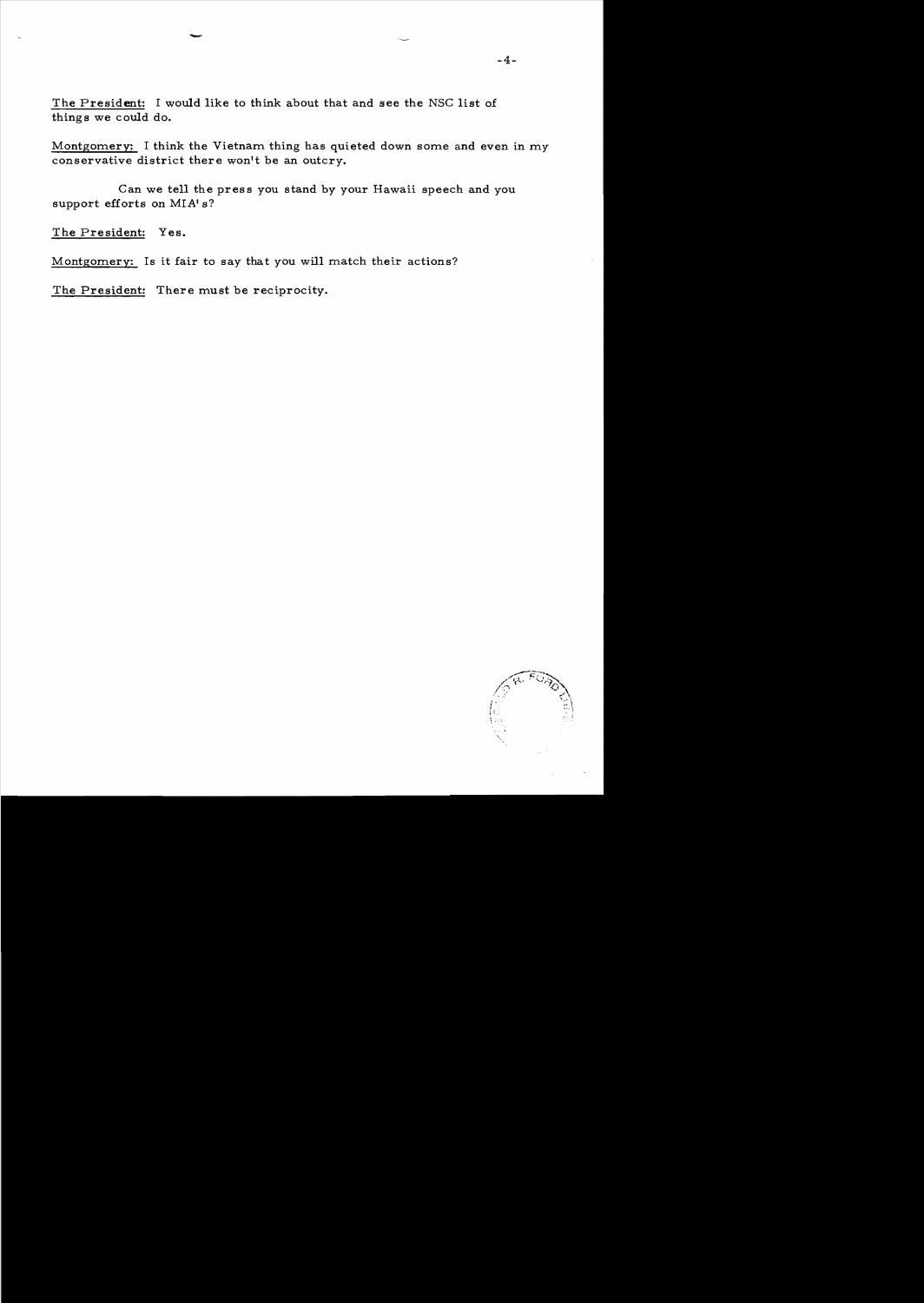J P / Cong, Montgomery, Mc Lloskey, prediction P I maked for her 25 \* that you is no part to pt Ausin  $M$ Jes, huit vous have heard there is a change (Rende cents)  $|b\mu|$ When we sind was would accept - vermois, one sind we would do it in Henri- then They sind Burghook, UNNCR treling called + said ting would dont in Houri, hit in UNHCRpland. W1 encorell go from Banyhoh mit Honivi Sut Inght, all non Sun, me will receive c britis in ceremany. They shelf a xport debutify, lesly. We united lights tothe to Mose & clarit orther 11/18's. We have good faite of preplace kerman were alive. They G The MIR families reated any favor any to think things my la green my though ! Estis crisidenin a fruither gestime les thirst was I be helpful - pla perhy soit Killing I would mind the of my Howard.<br>July - un with took a grating. BJS  $\mathcal{P}$ PMing de it sa groture. But Idout third & can say about that we will gon and hall or monthing Litogré sone performance. We kom

**DECLAREMED** E.O. 19968, SEC. 3.5 NSC MEMO, 11/24/98, STATE DEPT. GUIDELINES  $BY$   $M$ 

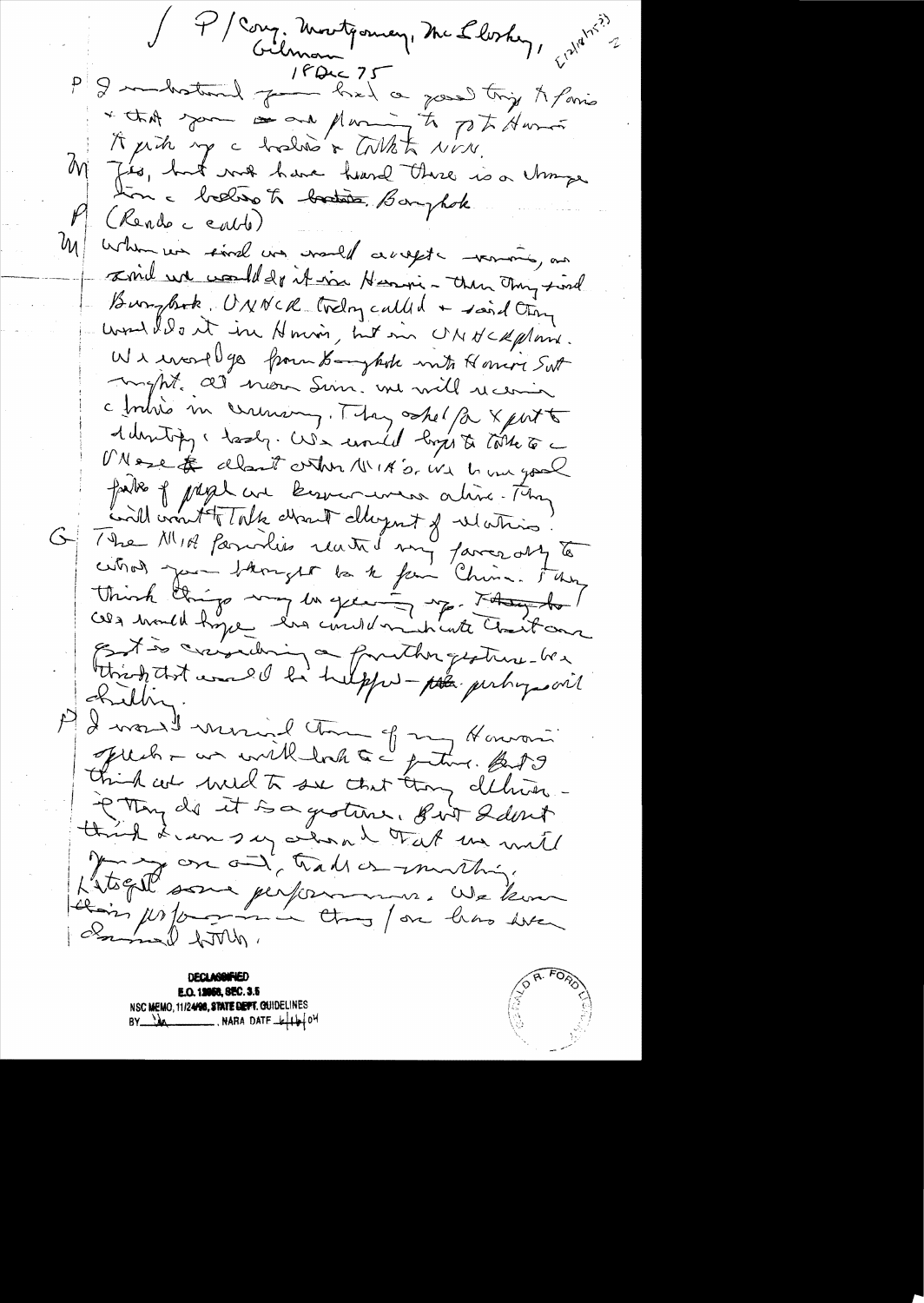Mc FAS-told Band toward he houling Thread on 2 junto- One countre empty in Syst, so we see or in hyzer known than State, M. We import to the form of the product of the ha seelong, but in will to to else whoff Mr They Monty home - of but while + a to. I will then I will te to get that instrument they would interne c 3, c 2 Aramis, + seuch for it If s. I think that am someons and dypand an semultancity. Ihm State is prejaring a bot. Lorald Whe you to common before hand - a strong sty - that if they do<br>ushorthay province and will before and work agod dicional mass. W/O alling a M5c Pret, & could think and mythe to veces huspiced. G shrantity-year. They have been pointing getting it is one or hop facts watching to that you go a \* Est à lostres, par la promise partiest tous me Comment minutes sont of 1. Immedias of animal think. 5 les belong conit que ville to d'avais speciales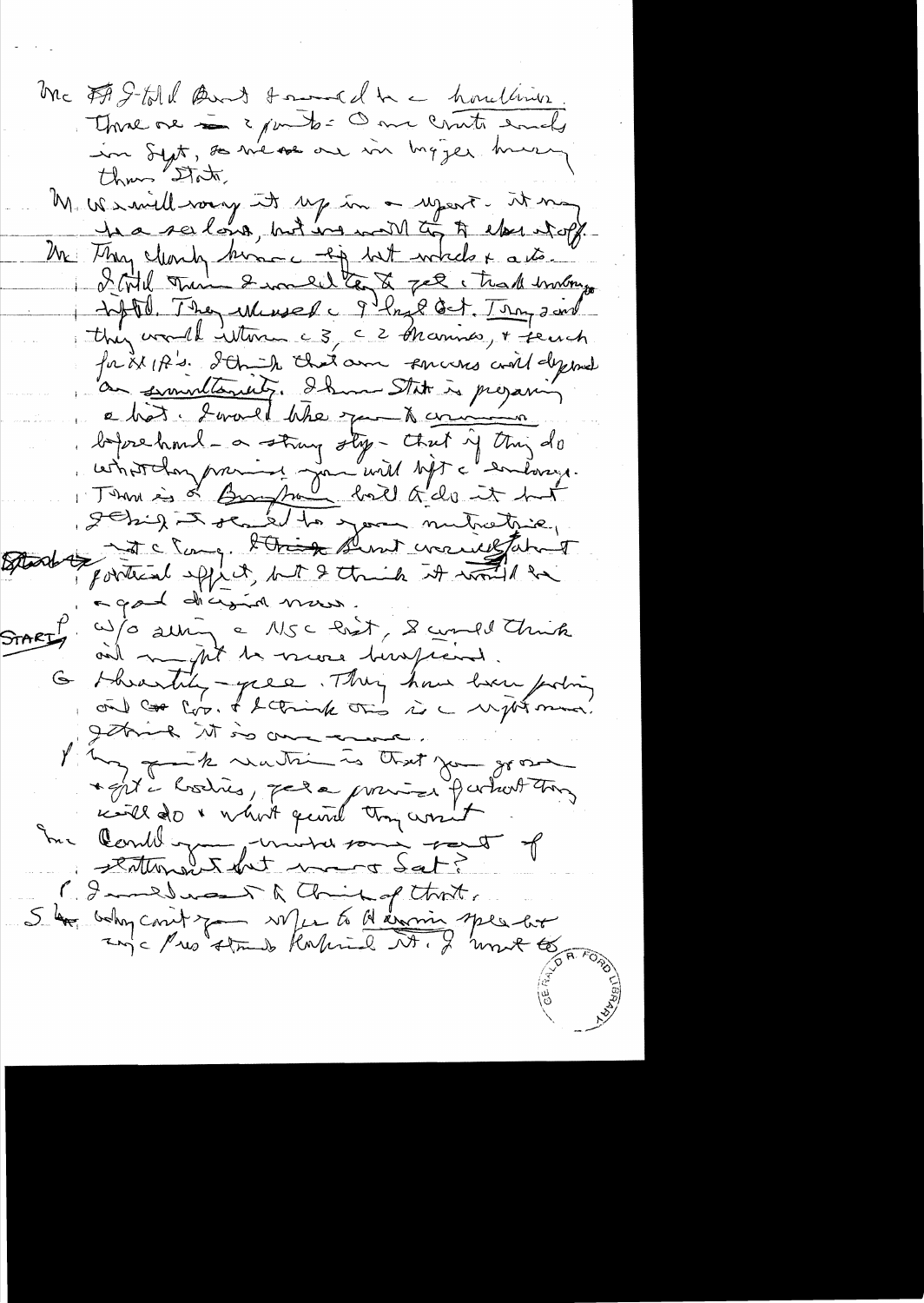stand a mour Mutuniship, with an a lovers P Fraget Monsieur, Start form deratch.<br>Le font troup of the one performance with. 20) dand true on trouvent a france huit if me cuild till them in Parmarily des jouel. We hoping to get a ft A get no and there. 6 Tak NUN Ont don't if This artis when mulated a medicit recip, thoughould have forte. of their port oprini P American sistes dit go sur  $7 - 442$ 2001 When we breezen it have we would know out commet  $(4 - 15$  odos passal alina cases, + trapla  $100 - 100$  baches! We cand perhaps get 100-2000 hockers Ung  $40^{\circ}$ have friendd. G K left se case file cont three in 77. A P Ihre and point pet viert om lasses tike that is a franch ta tente. (Decembre ceases) M ve will have prob w/ samed a familie And Schied most of them will accept it if we do a posad join. Sour of their get und geg when we don't NUN thay it has ver more